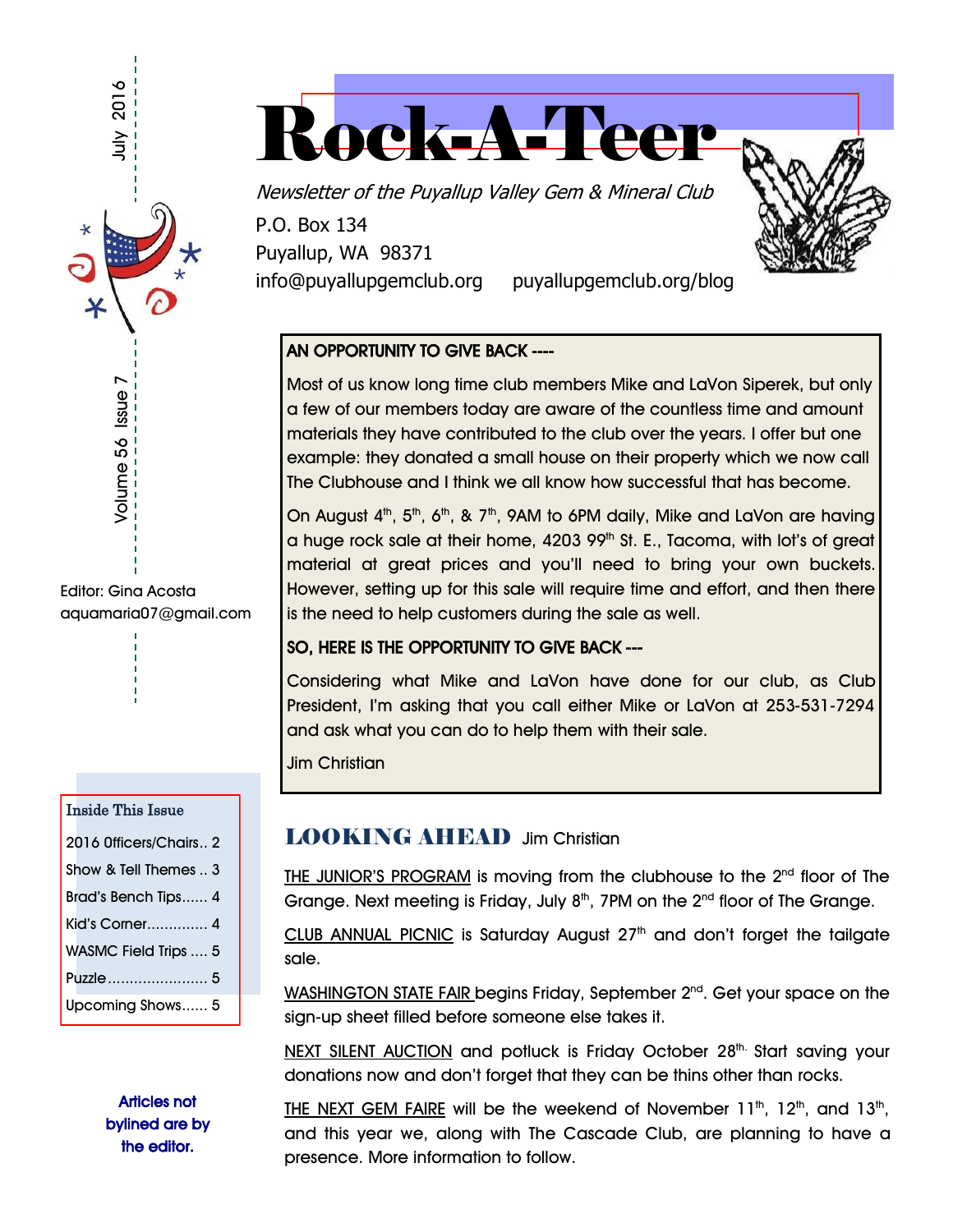

#### Rock-A-Teer

## 2016 Elected Officers

| <b>Title</b>                | Name                 | Phone          | E-mail                      |
|-----------------------------|----------------------|----------------|-----------------------------|
| President:                  | <b>Jim Christian</b> | (253) 720-9502 | jimchrisian 205@hotmail.com |
| <b>Vice President</b>       | Glen Ripper          | (253) 508-7545 | glen311944@yahoo.com        |
| Secretary:                  | Karen Lebeter        | (253) 983-9093 | klebeter@msn.com            |
| Treasurer:                  | Larry Hoffman        | (253) 922-9182 | Ihhoffman 1@comcast.net     |
| <b>Federation Director:</b> | John Huber           | (253) 582-8682 | craftyhubers@comcast.net    |
| 1 year Director:            | Janet Nix            | (253) 820-1405 | jannix@live.com             |
| 2 year Director:            | Alvin Wible          | (253) 720-2946 | alvin.wible2@gmail.com      |
| 3 Year Director:            | vacant               |                |                             |
| 1 year Trustee:             | <b>Mike Siperek</b>  | (253) 531-7294 | yankees diesel@comcast.net  |
| 2 year Trustee:             | Tony Johnson         | (253) 863-9238 |                             |
| 3 year Trustee:             | vacant               |                |                             |

## 2016 Committee Chairs

| <b>Title</b>                         | Name                               | Phone            | E-mail                      |
|--------------------------------------|------------------------------------|------------------|-----------------------------|
| Clubhouse Coordinator: Jim Christian |                                    | (253) 720-9502   | jimchrisian 205@hotmail.com |
| Club Show:                           | Nancy LeMay                        | (253) 985-5784   |                             |
| Editor:                              | Gina Acosta                        | (253) 750-4421   | aquamaria07@gmail.com       |
| <b>Field Trips:</b>                  | Tony Johnson                       | (253) 863-9238   |                             |
| Library:                             | <b>Brett Lawrence</b>              | (253) 584-1319   | bandslawrence@comcast.net   |
| Membership:                          | Larry Hoffman                      | (253) 922-9182   | Ihhoffman 1@comcast.net     |
| Newsletter:                          | <b>Brett &amp; Sherry Lawrence</b> | $(253) 584-1319$ | bandslawrence@comcast.net   |
| <b>WA State Fair:</b>                | <b>Alvin Wible</b>                 | (253) 720-2946   | alvin.wible2@gmail.com      |



## July Field Trip

On July 9, 2016, Tony Johnson will be leading an exciting field trip to the Clipper Copper Mine up to Coplay Lake. The caravan will be leaving at 9:00am sharp (please arrive several minutes prior to 9:00am) from Rosie's IGA gas station, located in the Buckley Shopping Center at 29393 WA-410, Buckley, WA 98321.

The Clipper Mine is located in the Carbon River Mining District. Around 1900, miners followed a copper ore vein into the mountain, while also turning up small amounts of gold and silver. This field trip will be centered around hunting for Tourmaline and Chrysocolla with pyrite at the mine and around Coplay Lake. There is a large tailings pile to dig through at the mine, but also plan to bring hard rock tools. I am unsure as to whether or not entering the mine is part of the plan, or even allowable, but bringing along a helmet and flashlight will do no harm.

Stay safe and enjoy these exciting locations!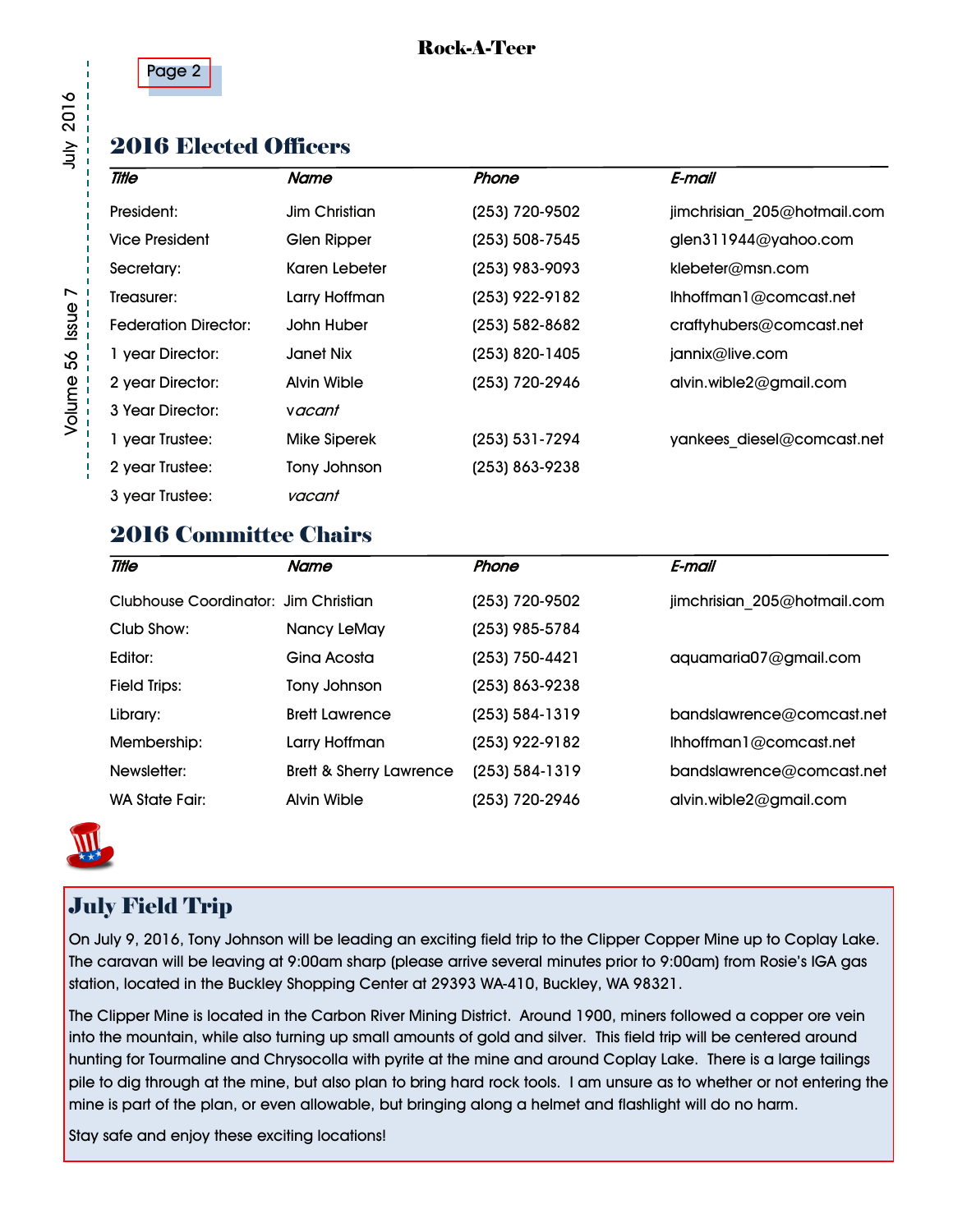

enssi 99

## Show & Tell Themes and Program Nights

| <b>Show &amp; Tell Themes and Program Nights</b> |                                                                                                                                                                                                                                                           |                            |        |  |  |  |  |  |
|--------------------------------------------------|-----------------------------------------------------------------------------------------------------------------------------------------------------------------------------------------------------------------------------------------------------------|----------------------------|--------|--|--|--|--|--|
| Date                                             | <b>Show &amp; Tell Theme</b><br><b>Program Meeting</b>                                                                                                                                                                                                    |                            |        |  |  |  |  |  |
| July 8 <sup>th</sup>                             | Red, White, and/or Blue Rocks                                                                                                                                                                                                                             |                            | 2016   |  |  |  |  |  |
| July 22 <sup>nd</sup>                            | <b>Carnelian Agate</b>                                                                                                                                                                                                                                    | <b>TBD</b>                 |        |  |  |  |  |  |
| August 12th                                      | Washington State Fair Entries                                                                                                                                                                                                                             |                            |        |  |  |  |  |  |
| August 26th                                      | NO SHOW AND TELL                                                                                                                                                                                                                                          | <b>Club Potluck Picnic</b> | Volume |  |  |  |  |  |
|                                                  | <b>Puyallup Valley Gem &amp; Mineral Club</b>                                                                                                                                                                                                             |                            | oo     |  |  |  |  |  |
|                                                  | The Rock-A-Teer, our club bulletin, along with our club activities are dedicated to<br>the encouragement of friendliness, good fellowship, and to inform the members of<br>ogth sciences. Please visit our wob sites for more information about our oluby |                            | enss   |  |  |  |  |  |

## Puyallup Valley Gem & Mineral Club

The Rock-A-Teer, our club bulletin, along with our club activities are dedicated to the encouragement of friendliness, good fellowship, and to inform the members of earth sciences. Please visit our web sites for more information about our club:

http://puyallupgemclub.org/ (static for visitors), or http://puyallupgemclub.org/blog

Meetings are the second (2nd) and fourth (4th) Friday of each month except:

 August (Potluck Picnic 2nd Meeting). December (Holiday Dinner 1st Meeting, 2nd Meeting cancelled). Time: 7:30 PM, except for Potluck nights (times to be announced) Where: Fruitland Grange (112th & 86th Puyallup, WA) unless stated otherwise. Board Meetings are held on the Tuesday prior to the 1st meeting of the month. Maps to the clubhouse are available at the Business and Program Meetings.

Dues are \$20.00 for a single membership and \$25.00 for a family membership.



The Puyallup Valley Gem & Mineral Club is a member of the Northwest Federation of Mineralogical Societies and the Washington State Mineral Council and affiliated with the American Federation of Mineralogical Societies. http://www.amfed.org/nfms



#### **WELCOME NEW MEMBERS AND GUESTS**

**Be sure to explore John Huber's Rock Garden in Lakewood. Lapidary quality material now FIFTY CENTS per pound. You pick. Call John at [\(253\) 582-8682](tel:253-582-8682) for more information.**



Amber, Jewelry, Beads, Findings, Gemstones, Slabs, Rough Material, Fossils, and Aussie items.

 **Mike & LaVon Siperek 4203 East 99th St. Tacoma, WA 98446 (253) 531-7294 yankees\_diesel@comcast.net**



July Birthdays Jonathan Morris (5<sup>th</sup>) Gary Burgess (7th) Sandy Hoffman (13<sup>th</sup>)

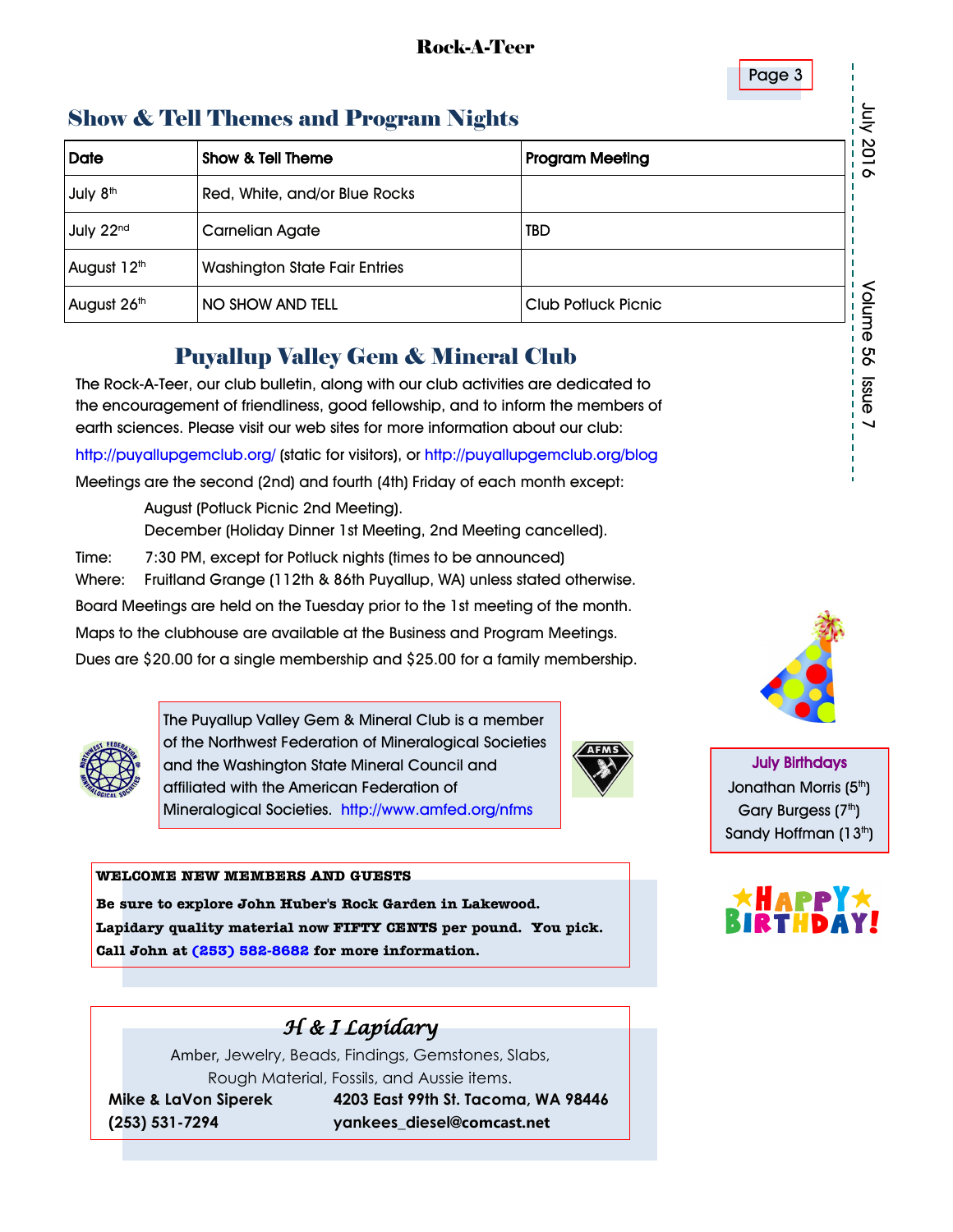Page 4

## **Brad's Bench Tips** By Brad Smith

#### DO BEZELS SHRINK

The engineer in me says there's no reason a bezel should shrink when I solder it onto a base plate, but I sometimes find that the stone won't quite fit into the bezel that was perfect just before soldering.

If that ever happens to you, here's a fix that usually works for those times when there's just a minor problem. I file or sand the stone down a little around

it's base. For soft cabs like turquoise, lapis, jet or howlite, you can use a sanding stick. Harder cabs like jasper or agates will require a diamond file. In a pinch, a ruby nail file from the drugstore will work.

There are two important things to remember when doing this. First, you can only make a minor adjustment to the stone's size. All filing or sanding has to

be hidden by the bezel because it takes the polish off the stone. Secondly, remember to round off all sharp edges on the bottom of the stone. A sharp edge here might sit on a little extra solder that's in the bottom joint of your bezel. Just a little bump here can put enough stress the stone to risk breakage when you burnish the bezel down over the stone.

#### STRAIGHTENING WIRE

Get all 101 of Brad's tips in "Bench Tips for Jewelry Making" and his newest publication, "Broom Casting for Creative Jewelry" on Amazon.

straighten it out is to stretch to about 16ga. it a bit.

Have you ever pulled out pliers. Then pull just enough to some silver wire only to find feel the wire stretch like a that it's all bent up? The rubber band. This works best easiest way I've found to on smaller wire diameters, up

Simply put one end in the pull hard on a thick wire. vise and grab the other end Brace yourself in case the wire with a pair of serrated tip breaks or pulls out of the pliers. Be careful if you are trying to



#### Kid's Corner By Diana Acosta

Our Pebble Pups meeting was a great success! Thank you parents for all your hard work with building mineral collections with your kids. The collections turned out great-each unique in its own way. Most of the kids have completed enough activities in Unit #1, to have earned their first badge. The badges should arrive before our next meeting for distribution to them.

NEW LOCATION - Our next meeting will be held on July 8th @ 7:00 (Business Meeting Night) at the Fruitland Grange. Hopefully, this will be our permanent location for Kids Meetings. We will begin Unit #2 (Earth Resources) of our manual and start with Activity 2.2: Minerals in the home. Please refer to the AFMS website: www.amfed.org for the Future Rockhounds of America Badge Program. It is full of information and will help parents understand how the program works. Hope to see you on July 8th!

## Chapman's

Planning a trip someday along the coast down to California? If you do there is a place that all rock hounds just have to see. It's called Chapman's Gem & Mineral Shop and Museum and its located on Hwy 101, 4 miles South of Fortuna. They have a nice selection of rough material as you can see from this picture but the real attraction is the more than 7500 square feet of showroom that's filled with beautiful material from around the world, and there are some who refer to Chapman's as North California's answer to The Rice Museum. You can decide after you see it for yourself. You can visit their web site at www.chapmansgemandmineralshop.com but the web site doesn't do them justice, you really have to see it in person.

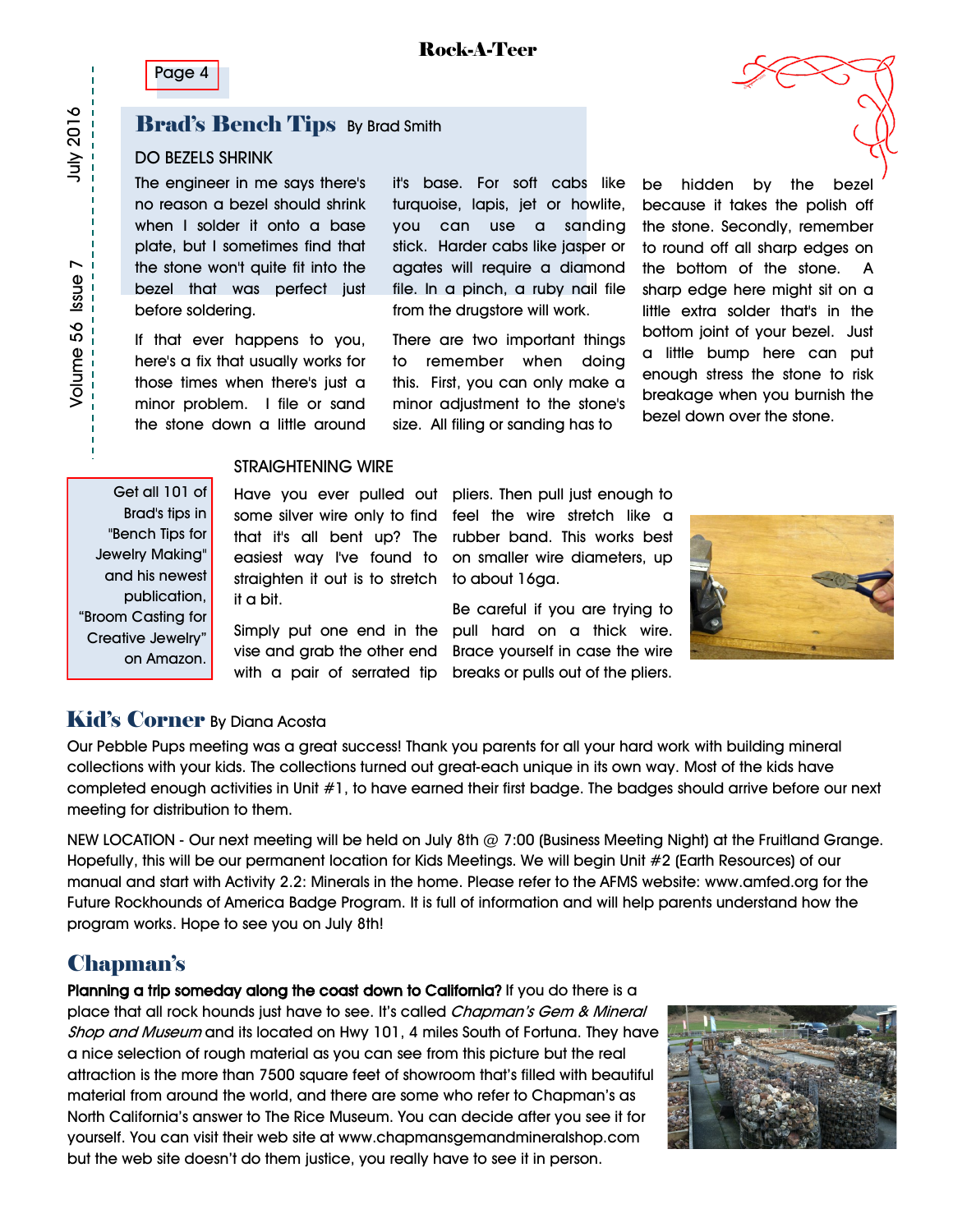#### Rock-A-Teer

#### Page 5

## WA State Mineral Council Field trips As Copied from The Council Reporter

| <b>Date</b>         | Host        | <b>Site</b>       | Meeting Time & Place          | <b>Material</b>   | <b>Tools</b>    |  |
|---------------------|-------------|-------------------|-------------------------------|-------------------|-----------------|--|
| July 16             | <b>POW</b>  | <b>Sweetwater</b> | 10AM @ Darrington Show        | <b>Travertine</b> | Dig & Hard Rock |  |
| <b>August 20-21</b> | <b>NWOS</b> | Greenwater        | 9AM @ Enumclaw Ranger Station | Agate &<br>Jasper | Dig & Hard Rock |  |

Washington State Mineral Council guided field trips are open to member clubs and the general public. Most trips are free. For general updated information, go to: mineralcouncil.wordpress.com or contact Ed Lehman at wsmced@hotmail.com or Home: (425) 334-6282, Cell: (425) 760-2786. Ed is the current contact for POW. Tony Johnson, (253) 863-9238, is the contact for the Northwest Opal Society (NWOS).

## Mineral Riches - American Mines XI By Brett Lawrence

| М            | Α            | B            | L              | E             | R            | Е              | Η | Т       | N            | A            | P             | K       | С            | A                  | L | B            |                      |                  |
|--------------|--------------|--------------|----------------|---------------|--------------|----------------|---|---------|--------------|--------------|---------------|---------|--------------|--------------------|---|--------------|----------------------|------------------|
| O            | Т            | L            | $\circ$        | Α             | D            | L              | Α | S       | S            | I            | Ε             | J       | Ε            | Α                  | N | Ε            | AHLSTROM             | CZARINA          |
| N            | S            | Α            | $\mathbf{P}$   | $\mathbb{R}$  | I            | L              | F | $\circ$ | $\circ$      | L            | I             | D       | C            | Ε                  | L | Т            | APRIL FOOL           | <b>DEFENDER</b>  |
| K            | I            | C            | R              | Ε             | Ε            | Т              | Т | 0       | L            | R            | Α             | Н       | С            | L                  | Α | Т            | BAILEY               | ESTELLA BERTRANO |
| Е            | V            | K            | T              | D             | C            | L              | Ε | Y       | Α            | $\mathbb D$  | Υ             | Α       | М            | S                  | T | Y            | <b>BELLE ISLE</b>    | GENTRY           |
| Υ            | Α            | D            | М              | N             | Ζ            | G              | т | L       | W            | R            | $\mathbb{R}$  | Α       | A            | T                  | Е | $\Omega$     | BETTY ONEAL          | <b>GUNMETAL</b>  |
| W            | Ν            | T            | $\mathbb{R}$   | $\mathbf E$   | Α            | S              | Ε | H       | $\mathsf{C}$ | $\mathbb{R}$ | $\mathcal{C}$ | T       | $\mathbb{R}$ | $\mathbf{E}% _{0}$ | M | N            | <b>BILLIE DAY</b>    | HOOLIGAN         |
| R            | Е            | Α            | $\circ$        | F             | R            | N              | Α | N       | I            | Α            | I             | I.      | T            | L                  | N | Е            | BLACK DIABLO         | JUANITA          |
| Е            | U            | B            | S              | Ε             | I            | Η              | Ι | Ε       | т            | Ν            | $\mathbb{R}$  | Ν       | $\mathbf E$  | L                  | U | Α            | <b>BLACK PANTHER</b> | LASSIE JEAN      |
| N            | B            | Т.           | E              | $\mathcal{D}$ | N            | Т              | L | L       | Α            | $\mathbb{R}$ | $\circ$       | $\circ$ | T            | Ε                  | G | L            | BONITA               | LITTLE LINDA     |
| $\mathsf{C}$ | $\mathbb{R}$ | $\circ$      | $\circ$        | $\mathbf{P}$  | Α            | Ε              | Α | U       | L            | $\mathbb D$  | Υ             | B       | Т            | B                  | M | Е            | <b>BRANDY</b>        | MARIETTA         |
| H            | B            | $\mathbb{R}$ | Α              | N             | $\mathbb{D}$ | Υ              | J | S       | N            | $\circ$      | W             | B       | Α            | L                  | L | $\mathbf{V}$ | <b>BRODINE</b>       | MAYDAY           |
| D            | B            | A            | $\overline{J}$ | Χ             | A            | М              | Ι | L       | С            | Ι            | L             | B       | U            | P                  | Е | $\mathbb{R}$ | BUENA VISTA          | MONKEY WRENCH    |
| B            | Α            | Τ            | L              | E             | Y            | $\overline{A}$ | D | N       | T            | L            | Ε             | L       | Т            | Т                  | I | L            | CARRIE               | ORACLE           |
| H            | Ο            | O            | L              | I             | G            | Α              | N | Υ       | Α            | D            | E             | I       | L            | L                  | Ι | B            | CHARLOTTE            | PRIMROSE         |
| М            | $\Omega$     | $\mathbb{R}$ | T              | S             | L            | H              | Α | C       | $\circ$      | B            | $\mathbb{R}$  | Ε       | C            | I                  | T | E            | CLIMAX               | REPUBLIC         |
| E            | S            | т            | Е              | L             | L            | A              | B | Е       | R            | т            | $\mathbb{R}$  | A       | N            | O                  | Ι | D            | COBRECITE            | SNOWBALL         |

## Upcoming Shows As Coped from the NFMS Newsletter

| July 16 & 17<br>Sat & Sun:<br>$10-5$                     | Darrington Rock<br>and Gem Club                                                     | <b>Manford Grange</b><br>1265 Railroad Avenue<br>Darrington, WA       | Ed Lehman (425) 334-6282<br>wsmced@hotmail.com<br>Angela Moore (360) 436-2107 |
|----------------------------------------------------------|-------------------------------------------------------------------------------------|-----------------------------------------------------------------------|-------------------------------------------------------------------------------|
| July 22, 23, 24<br><b>Fri &amp; Sat: 9-6</b><br>Sun: 9-5 | <b>WA Agate &amp; Mineral</b><br>Society of Olympia,<br><b>Tenino Rock Cruisers</b> | <b>Parkside Elementary School</b><br>301 Central Avenue<br>Tenino, WA | Daniel De Boer<br>keylock1@live.com                                           |

July 2016

Volume 56 Issue 7 Volume 56 Issue 7